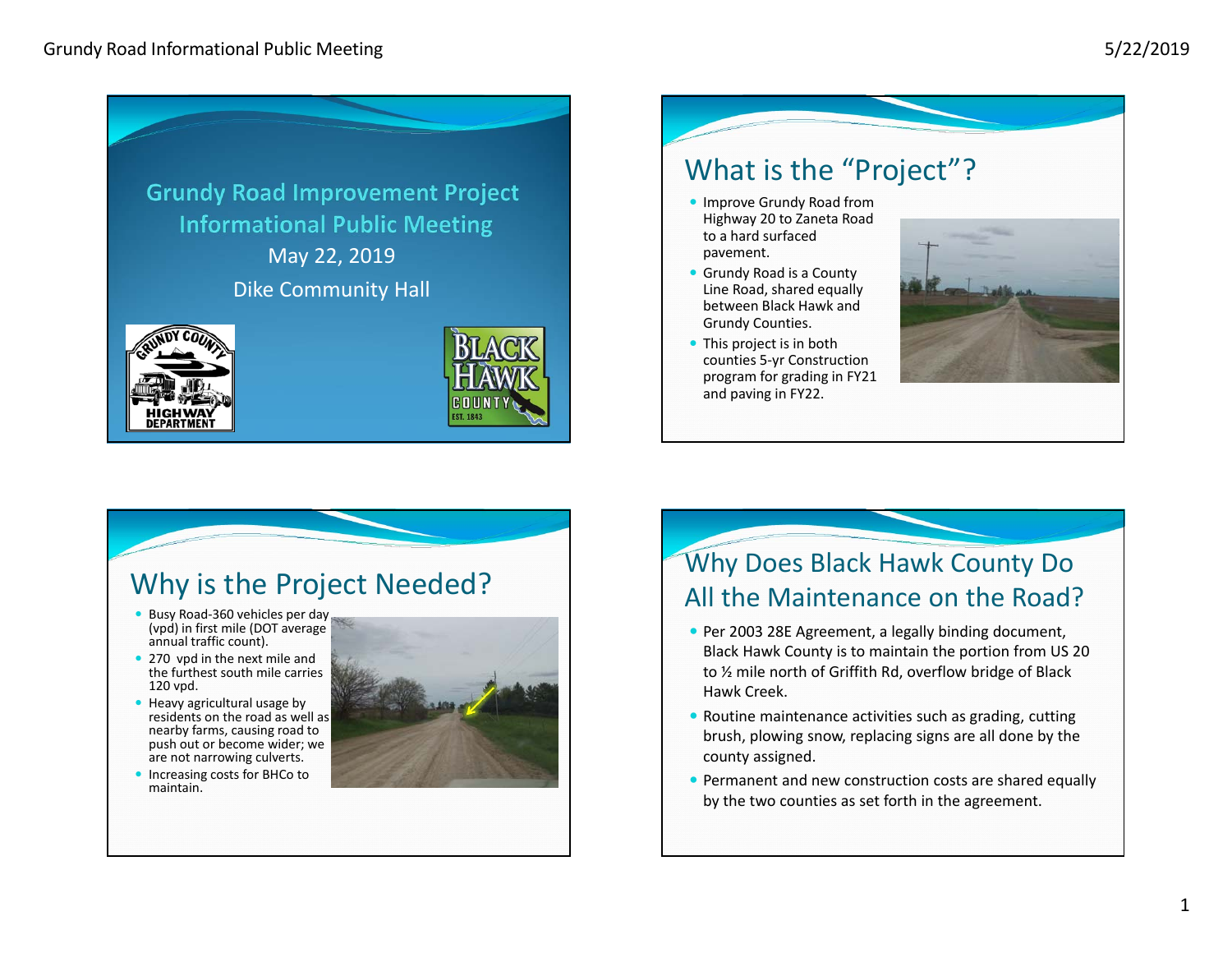## Recent Costs to Maintain

- The past 3-5 years Black Hawk County has been placing 500 tons/per mile of rock, and re‐rocking Grundy Road every year.
- Normal maintenance is 300 tons/per mile every 3 years.
- Costs have increased in last 3 years. Only ½‐way through 2019, needs to be re‐rocked now.



### Spring 2019 Costs



- From March 19 to April 16, 2019 Black Hawk County placed 802.1 tons of rock on our portion of Grundy Rd.
- Cost of \$10,794.79
- This was rock cost and contract truck drivers, does not include our motor grader operators' labor hours.



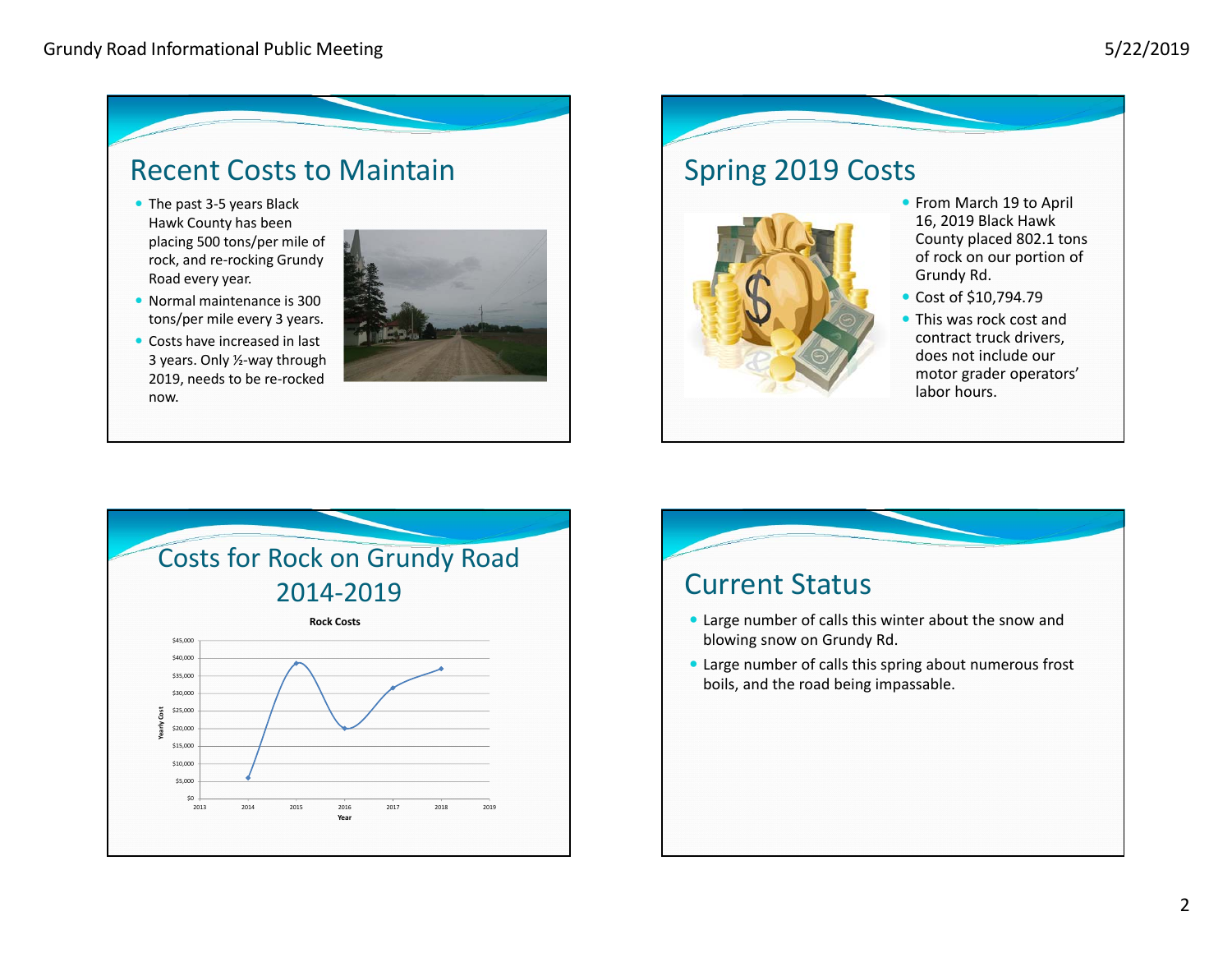# Project Details

- The existing gravel portion of the roadway is 24‐ft to 28‐ft in width
- Proposed Roadway Cross Section
	- 24-ft wide Asphalt Pavement
	- 6-ft wide gravel shoulder on both sides
	- Ditch slopes will be flattened to improve safety
	- Several areas will be excavated and replaced with larger rock and reinforcing fabrics to repair soft soil issues
	- Roadway and driveway culverts will be replaced

### **Utilities**

- Nearly the entire corridor length has utility poles that will have to be moved back, once we have acquired new right‐of‐ way.
- Utility relocations are anticipated to start the summer of 2020





# Right‐of‐Way

- Black Hawk and Grundy County will have to acquire additional right‐of‐way length of the project.
- Current right-or-way is approximately 66-ft wide
	- Some areas around intersections and culverts may be wider
- It is anticipated that an additional 10-ft to 25-ft permanent right‐of‐way is needed on each side
- We will be contacting individual property owners later this year regarding the right‐of‐way needed at their property

### Timeline

- Currently working on design
- Summer\winter 2019 Right-of-way acquisitions
- Spring 2020 Continue design & finalize
- Summer 2020 Utility relocations (utility poles, telephone, fiber, etc.)
- December 2020 Anticipated letting for grading project
- Spring/summer 2021 Begin grading project, completion in 6-8 months
- December 2021 Anticipated letting for paving project
- Summer 2022 Begin paving project, completion in 3-4 months.